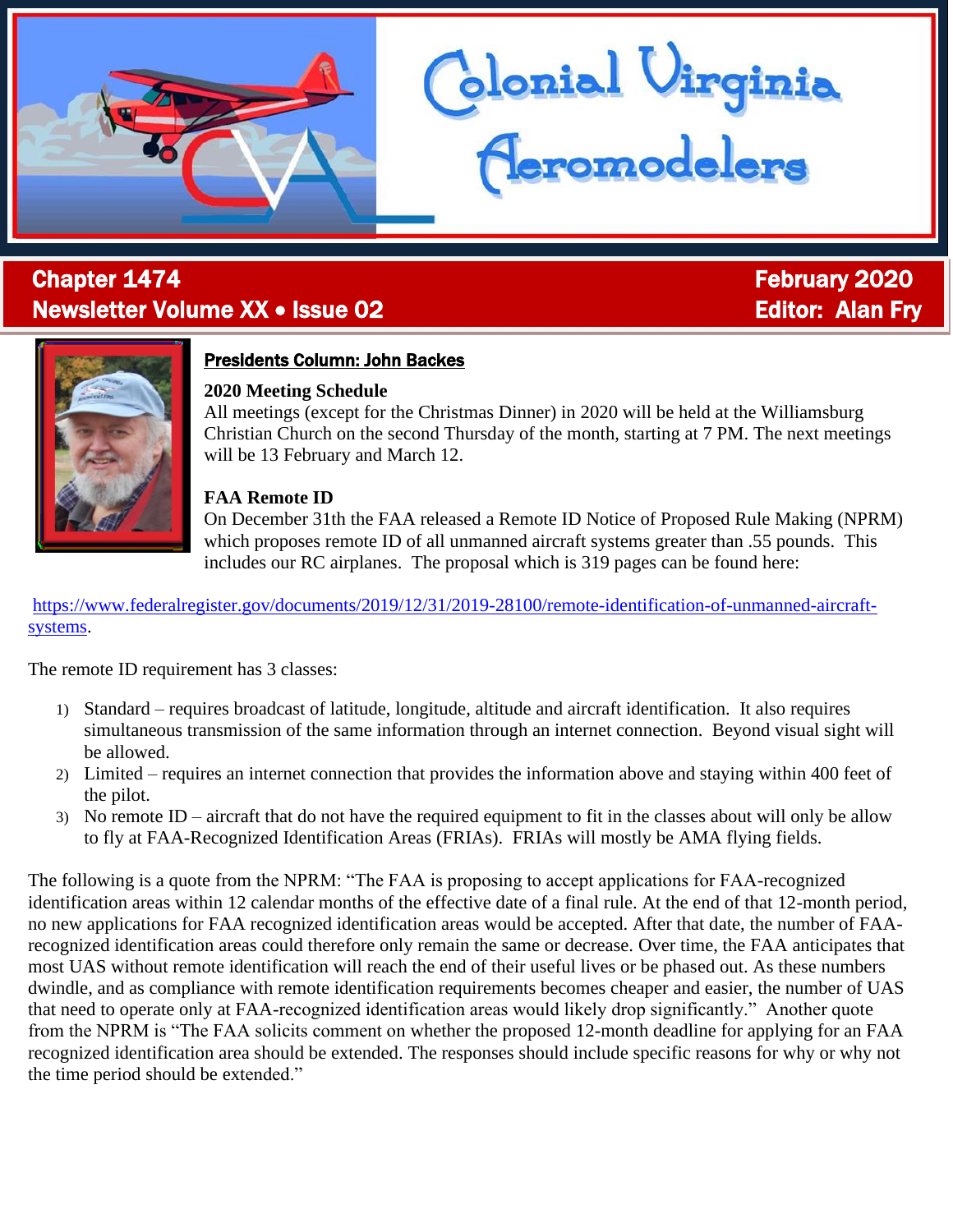CVA will apply for recognition as a FRIA and I anticipate that it will not be a problem getting approval. The only problem would be if we failed to reapply for recognition every 48 months or if we needed to change locations. The FAA is also seeking input on terminating the approval if the proper paperwork is not submitted 120 days before the end of the current approval.

Another requirement of the NPRM is that each aircraft be registered individually and not just have one registration for the pilot. This does not make any sense for aircraft without remote ID.

The FAA is accepting comments until March 2. It is important that everyone submit comments. The site to submit comments is on the same page as the NPRM above.

The AMA has prepared templates for helping to draft your comments –

[http://amablog.modelaircraft.org/amagov/2020/01/20/submit-a-formal-comment/.](http://amablog.modelaircraft.org/amagov/2020/01/20/submit-a-formal-comment/)

Any comment is helpful but they have more impact if you customize them. You may want to use points from several of the templates that you customize and combine into one input.

Flite Test has a good video on how to make comments:

#### <https://www.youtube.com/watch?v=D1wqEKLhEqE>

Another site with good information on preparing comments if the FPV Freedom Coalition. I think that the idea of shielded operations is particularly interesting. Shielded operations is part of the New Zealand laws:

#### <https://fpvfc.org/remote-id-talking-points>

All of the information that I have been able to gather is that it will take approximately 18 months to adopt the final rule. There will be a 3-year period until full compliance is required so it will be about  $4\frac{1}{2}$  years until we feel the full impact.

#### **Swap Meets and Auctions**

This is the time of year when local clubs hold Swap Meets and Auctions. This is a great opportunity to pick up some extra gear at discount prices. Newport News RC is sponsoring a Swap Meeting at Immanuel Baptist Church, 69 Saunders Road, Newport News on February 15 starting at 9AM. Admission is \$5. You can also rent a table for \$12, which includes one admission, if you would like to sell items. The tables sell out so you need to sign up before the event.

Hanover RC club swap meet is being planned as an outdoor event at their flying field in on May 2<sup>nd</sup> from 9AM to 5PM. It is \$10 to have a sales area. They are also flying that day with a \$5 landing fee. Spectating/shopping are free.

#### **Goals**

Last month I asked if you had set goals for this year. I did not receive any input. 2019 was my first full year after retiring and I was able to fly much more than every before. I flew 26 different aircraft of my own with 465 total flights over 130 outings. I will focus less on making flying records this year but more on building. My building goals are:

- 1) Assemble the Precision Aerobatics Addiction X
- 2) Complete the FPV quad that I started building in 2018
- 3) Complete the Slat Wing airplane
- 4) Build the twin prop in slot jet
- 5) Fly at least two existing airplanes that we last flown in 2017 or earlier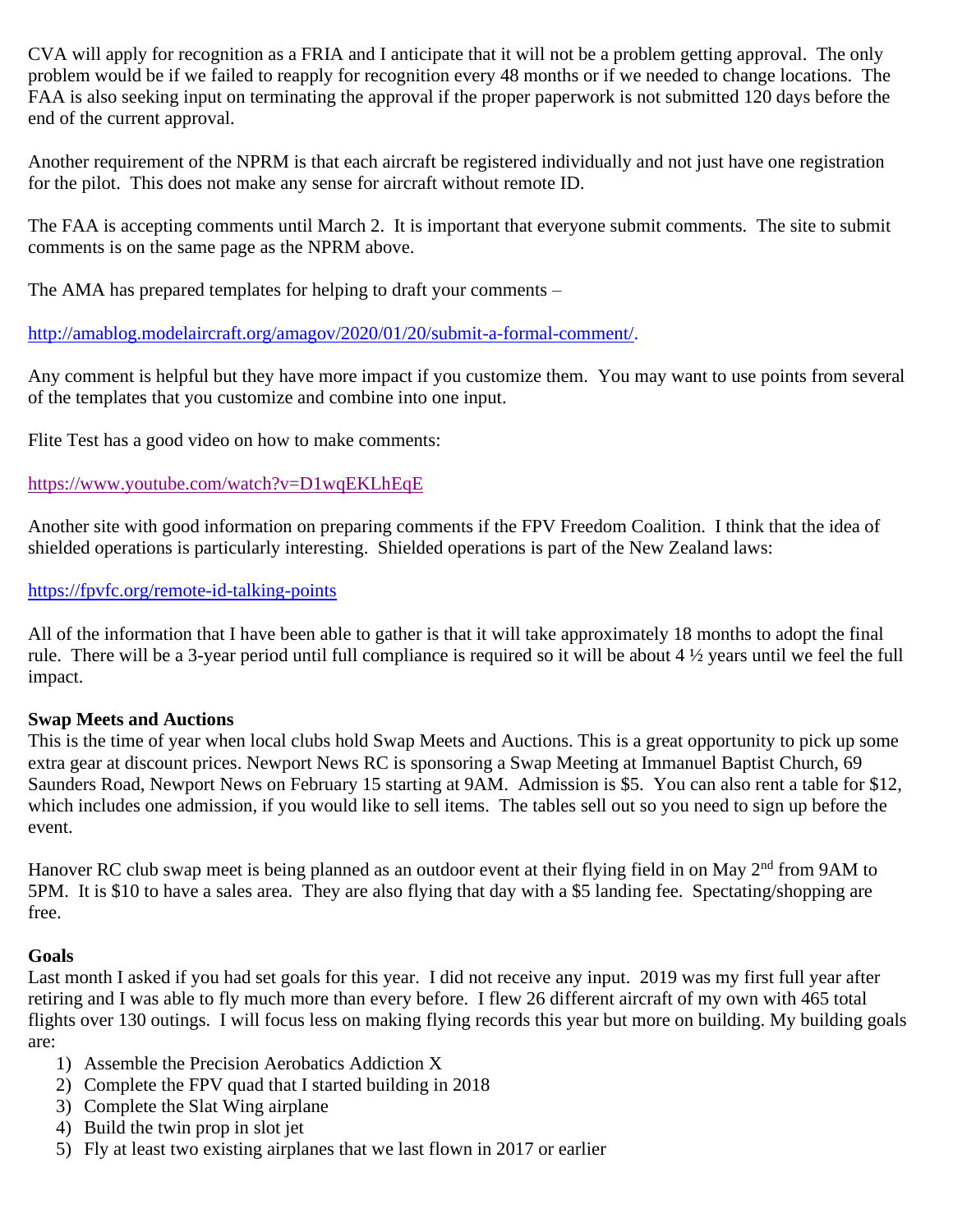### **Show and Tell**

We are going to have a short show and tell at the end of each meeting. Did you get anything neat for Christmas? Bring it and show us!

**Contact Me** Phone: 757-876-1241 Email: [jb753@cox.net](mailto:jb753@cox.net) Address: 8630 Diascund Road, Lanexa, Va. 23089



### **Secretary's Report: Fred Hill**

CVA Meeting – January 9, 2020

The meeting was called to order at  $7:00 \text{pm}$  by John Backes. Fifteen people were present  $-12$ members, 2 prospective new members and 1 visitor. There were no additions or corrections to the November 2019 meeting notes, the minutes were approved.

**Treasure's Report – Jon Persons** Bills Paid:

Bill Talbot – field maintenance; membership for Virginia Farm Bureau; State Corporation Commission renewal; Mark Motter – badge materials; Porta Potty; Wade Brothers – Two Drummers

Income – Randy Rogers – donation; 34 renewals; Christmas dinner

The operating fund, mower fund and PayPal account total were reported

#### **Site Improvements – Bill Talbot**

Don Trump rolled the field, Bill T. emptied the garbage

**Activities**

February - NNRC – swap meet – 9am – 12pm, 2 raffle prizes, and door prizes

The following events are tentatively planned for about the same time as last year – Cub Fly, Warbirds, ICE, Something Different, and National Model Aviation Day.

Bill Talbot would like to hold a Precision Fun Fly event.

If you have an event you would like to hold or if you would like to help with any of the above events please contact John Backes.

#### **Safety – Cliff Casey**

Be careful when coming onto the field when there are planes in the air. Make your movement know to the other fliers and be sure to get their acknowledgement. This goes for when you are going onto the field and when you are coming off. Be careful and communicate.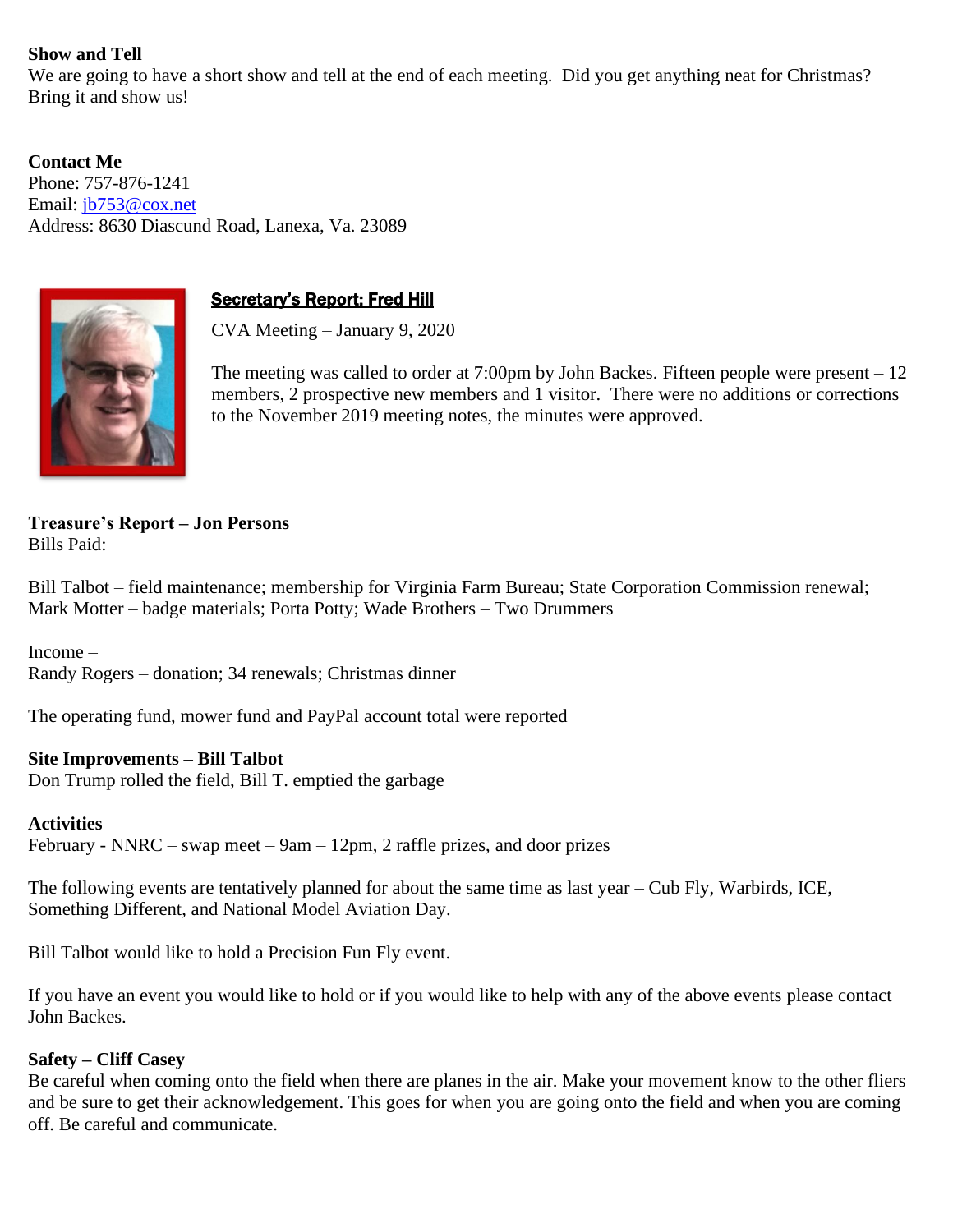#### **Training – Alan Fry**

Bob Juncosa is working with Fran. He plans on making one night a week where he would be at the field to help anyone who needs extra training.

#### **Old Business**

A thank you note was received from the Toano Fire Department for the leftover food.

#### **New Business**

There was a general discussion of the proposed FAA new regulations. These new regulations will impact our hobby and are club. There is a proposal that once they go into effect there will be new fields accepted for flying. Take the time to write the FAA about your concerns and your love of the hobby. Be polite and respectful in your tone. Letters that are angry and ranting in tone will be ignored. John Backes will have the address and a sample letter in his Presidents notes this month.

#### **Show and Tell**

Steve Auburn showed his glider that he has added telemetry to and used his Taranis transmitter to be able to keep track of his gliders height and whether it is ascending or descending. There was a general discussion of transmitters and programming them.

Bob Juncosa showed his home-made servo tester.

Steve K. discussed the importance of having and using battery testers.

The meeting was adjourned at 8:15pm



# Training: Alan Fry

Don Trump sent me the following email suggesting the following for the website of the month:

Alan, I think this is an interesting article for members. I can relate it to the club field, especially when the wind is from the SW. I posted the PDF version of it on RC Groups so it can be linked. And the visuals/graphics of the PDF are better than the ones I've found online. Can this be added to a section of the newsletter, e.g. my favorite web page?

Thanks,

Don

Thanks, Don! Good article. Here is the link you provided:

<https://www.rcgroups.com/forums/showpost.php?p=40501691&postcount=4>

**Do you have a favorite website? If so, let me know and I will put it in the newsletter. Favorite online store, how to build, how to fly, etc.- send me the link! My email address:**

[AlanWFEmail-CVA@yahoo.com](mailto:AlanWFEmail-CVA@yahoo.com)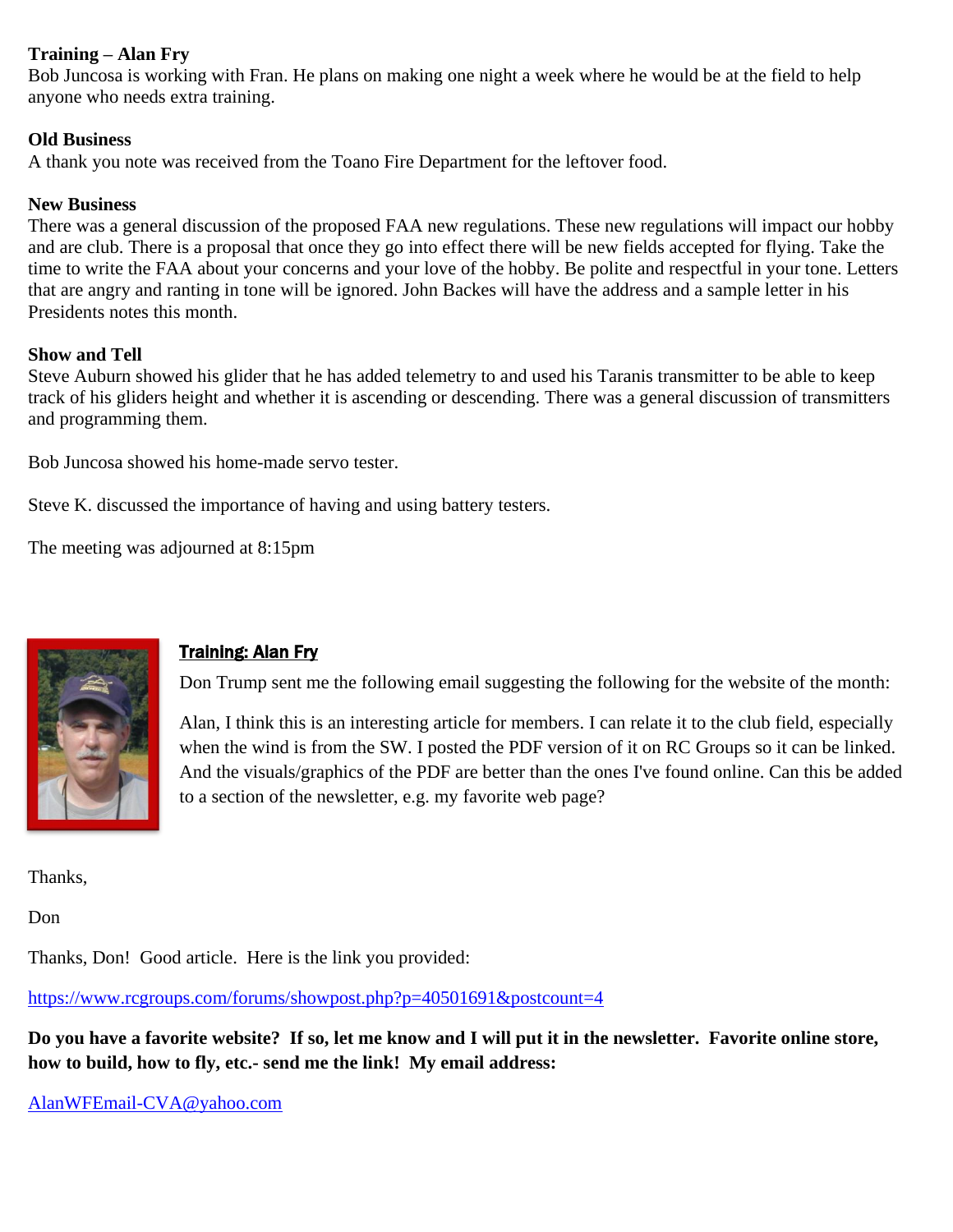# **Training Column**

There will not be a typical training column this month. Instead, Bill Talbot has an event idea that he wanted to share with the club. This is what Bill sent me:

# Precision Flying Fun Fly

# **MANEUVERS**

- 1. Take-Off UP Wind
- 2. Straight Flight Out Up Wind
- 3. Stall Turn Up Wind
- 4. Immelmann Turn Up Wind
- 5. 2 Inside loops Up Wind
- 6. 2 Horizontal Rolls Wind Your Choice
- 7. Landing Up Wind

Instructions:

The Pilot will have a caller/spotter to tell the Pilot the next maneuver. It will be the Pilot's responsibility to announce his or her next maneuver and its completion. (I.E. "This is my heading; maneuver starting now; "maneuver complete;). All electric, gas and nitro planes will be allowed with the exception of Three D planes.

All maneuvers will be judged on a 0 to 10 basis and will be judged by two judges independent of each other and the average of the total scores will be used to determine the winner.

1. The take-off will be judged on the plane taking off in a straight line down the runway until airborne.

2. The straight flight must be at least 50 feet prior to the turn and must be steady and gradually climbing to a safe flying altitude prior to turning on the downwind leg.

3. The Stall Turn starts with a straight and level flight and then a vertical climb (do not go into a loop). Then reduce power and apply FULL rudder either left or right. Once the plane has spun around through 180 degrees and is facing the ground return the rudder to neutral and let the plane go into a brief vertical dive. Then apply elevator to go into a straight and level flight. Flight to be judged on smoothness and completion as required.

4. The Immelmann turn starts with a straight flight and the pilot pull the plane to a vertical climb and eventually completes a half loop with the plane now inverted and then completes a half-roll and continues 50 feet straight and level flight. The flight will be judged on smoothness.

5. Complete two inside loops with the object of one being superimposed on the other with the starting and ending on the same line of flight.

6. Two horizontal rolls starting with a straight level flight and rotating the wings around the fuselage keeping the straight line you started with and completing on the same elevation and line started with. Judging will be on completing the maneuver, straight line of the maneuver and level flight at completion on the same entry line.

7. Landing will be called when pilot turns on his final leg and will be judged on straight and descending flight to a smooth touchdown.